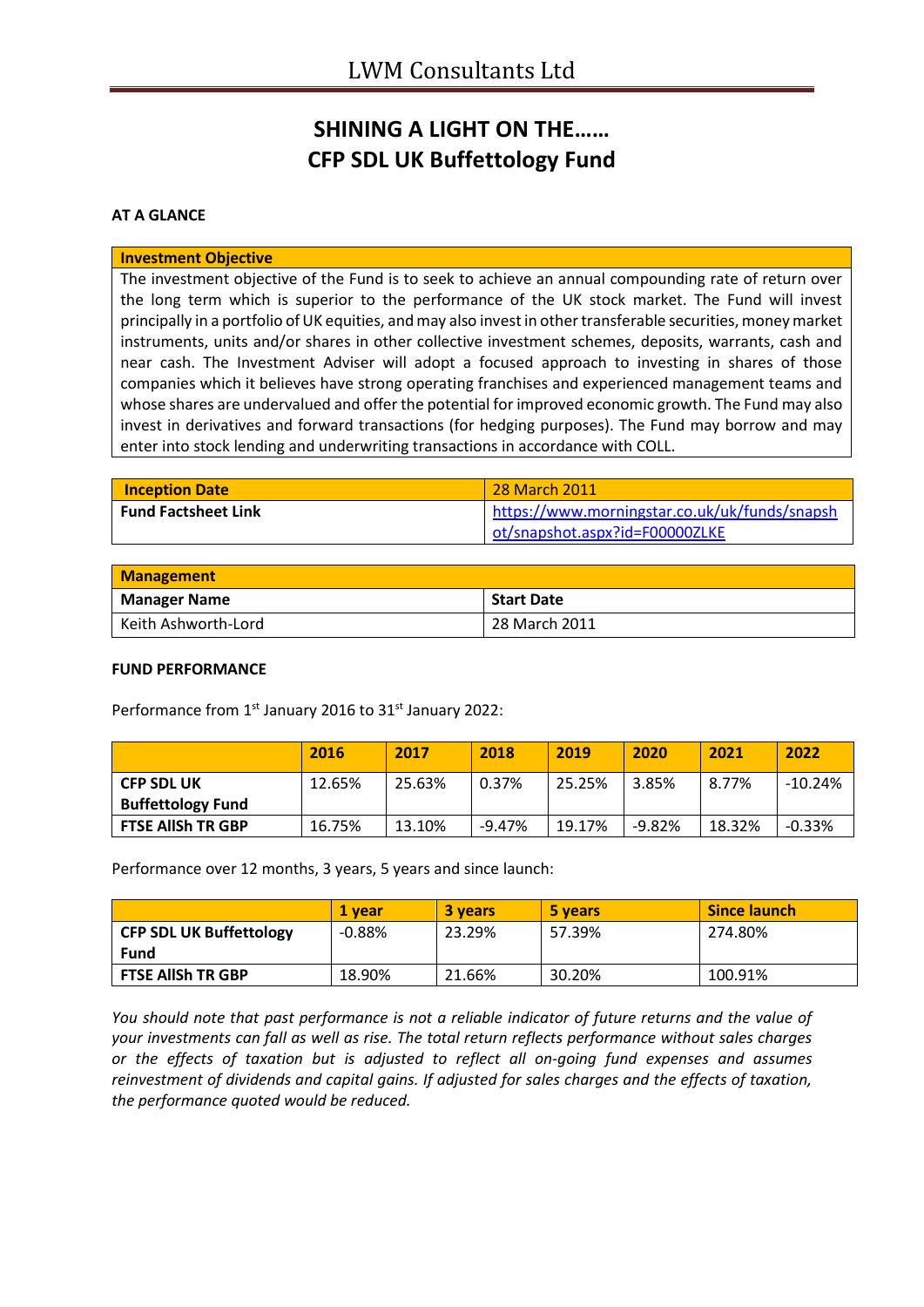# LWM Consultants Ltd

| <b>Tracking</b><br>Error | <b>Information</b><br><b>Ratio</b> | Active<br><b>Share</b> | <b>Upside</b><br><b>Capture</b><br><b>Ratio</b> | <b>Downside</b><br><b>Capture</b><br><b>Ratio</b> | <b>Batting</b><br><b>Average</b> | <b>Beta</b> | <b>Alpha</b> | <b>Equity</b><br><b>Style</b> |
|--------------------------|------------------------------------|------------------------|-------------------------------------------------|---------------------------------------------------|----------------------------------|-------------|--------------|-------------------------------|
| 11.82                    | 0.04                               |                        | 77.12                                           | 71.23                                             | 47.22                            | 0.77        | 1.62         | Mid<br>Growth                 |

| <b>Volatility Measurements</b> |        |  |
|--------------------------------|--------|--|
| 3-Yr Std Dev (volatility)      | 19.95% |  |
| 3-Yr Mean Return (average)     | 7.23%  |  |

| <b>Investment Style Details</b> |        |
|---------------------------------|--------|
| Giant                           | 6.34%  |
| Large                           | 9.64%  |
| Medium                          | 34.60% |
| Small                           | 27.79% |
| Micro                           | 13.76% |

| Top 5 Holdings - 31 Equity Holdings |                           |       |
|-------------------------------------|---------------------------|-------|
| Games Workshop Group PLC            | <b>Consumer Cyclical</b>  | 6.39% |
| Focusrite PLC                       | <b>Consumer Cyclical</b>  | 6.28% |
| Liontrust Asset Management PLC      | <b>Financial Services</b> | 5.44% |
| Dechra Pharmaceuticals PLC          | Healthcare                | 4.02% |
| Croda International PLC             | <b>Basic Materials</b>    | 3.94% |

| <b>Top 5 Sectors</b>      |        |
|---------------------------|--------|
| <b>Consumer Cyclical</b>  | 26.15% |
| Technology                | 16.29% |
| Industrials               | 16.15% |
| <b>Financial Services</b> | 14.54% |
| Healthcare                | 9.47%  |

### **UPDATE….**

The strategy is to own the very best companies for as long as possible. They have a concentrated portfolio of names, and they look to understand each of the companies they own. They have a watch list of around 45 to 60 names and will look to hold around 30 companies within the fund.

This is an all-cap fund although currently it is skewed towards small and mid-cap. They are style agnostic. When they find a good company then they will be happy to hold it as it comes up the market cap. Games Workshop is an example of this, which they purchased at £3.73 and added to up to £5.00, and is now sitting at around £70.

They consider each company and are looking for excellent businesses which they can buy at a fair price and for those that deliver an excellent investment opportunity. They don't like explosive growth but rather steady compounders. Other characteristics include low levels of debt, organic growth, strong cash flow and founder / family-owned businesses.